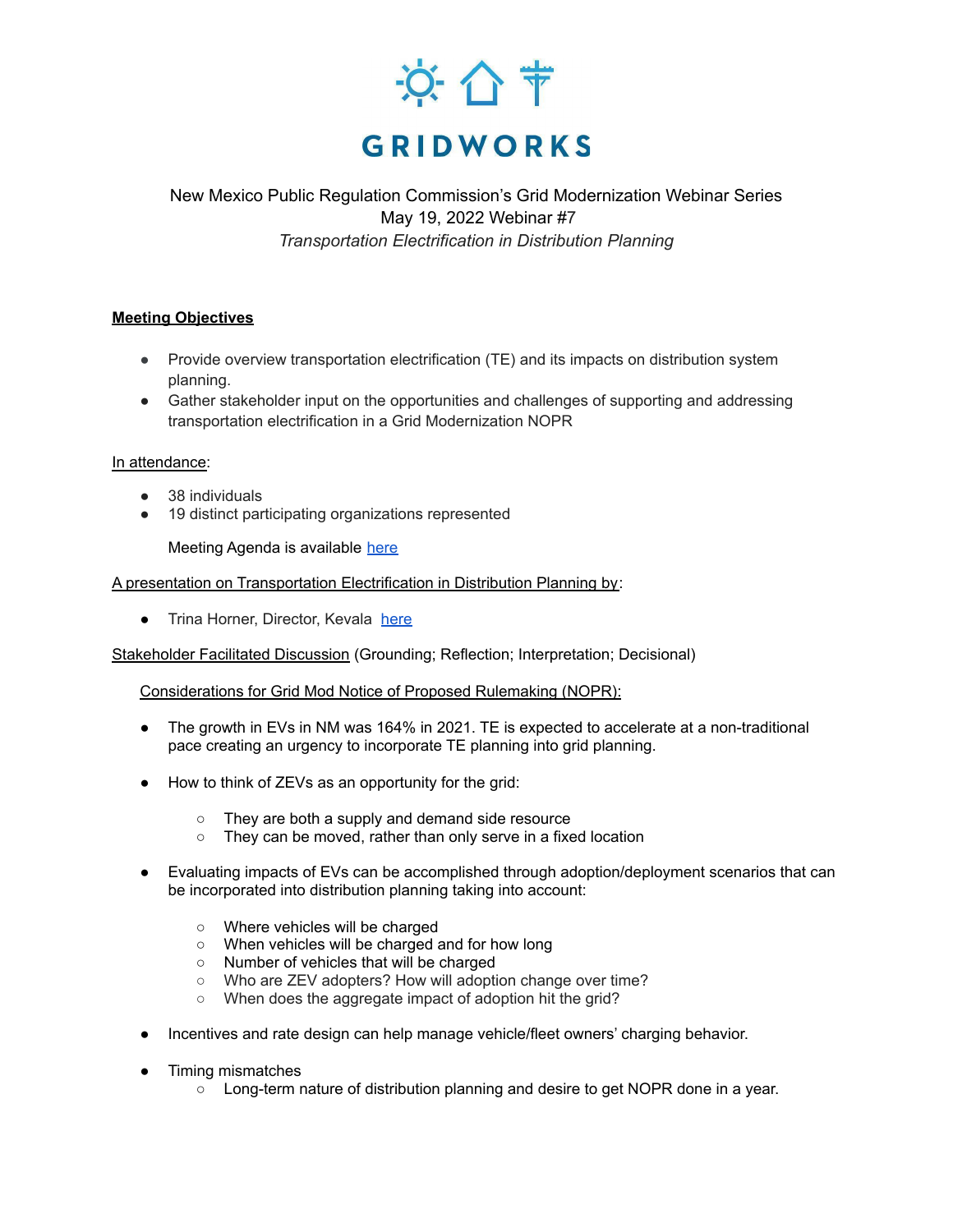

- Brisk pace of EV adoption v. slow regulatory processes. How can the regulatory process stay in sync with fast-moving EV adoption?
- Distribution grid planning to support TE should differentiate varying customer and grid needs of residential, commercial and industrial fleet EVs.
- Utilities will need to incorporate flexibility when planning for new EV infrastructure to be able to adapt to situational changes.
- Planning would be aided by incorporating any TE goals and targets being set by municipalities, businesses, fleets or others. Outreach to customers should be robust.
- A future issue to grapple with is ownership of public charging stations. NM utilities have proposed different models in their TE filings.
- Utilities need certainty for cost recovery for EV-related expenditures, including for pilot programs and experimentation. Utilities can be incentivized to act through amortization schedules and approval of capital expenditures.

#### Regarding PRC regulatory and utility planning processes (and also potentially addressed in the NOPR):

- Need to take a holistic approach to planning, recognizing the interactivity between resource, distribution and transmission planning as well as rate setting.
- EVs will increase electricity use, but ensuring charging is done off peak will provide system and cost benefits.
- The effective application of emerging rate designs for EVs will determine whether increasing energy demand through EV deployment spreads customer costs and leads to downward pressure on rates.
- There are several potential overlaps with the Grid Mod rule addressing EV, such as anticipated EV and transportation planning rules.
- Interactive system planning will be aided by AMI data identifying where vehicles are being charged.
- Optimizing the distribution system around EV planning requires going beyond traditional data sets and the interconnection request process, to anticipate who, where and when EVs will be adopted.
- Direct customer engagement by utilities has been and will continue to be critical to support accurate planning for heavy and medium-duty vehicle sector customers.
- Utilities have all filed TE plans but they are initial. Learning will continue to occur.

### Other Process Input

● Grid planning takes time. The time to start planning is now.